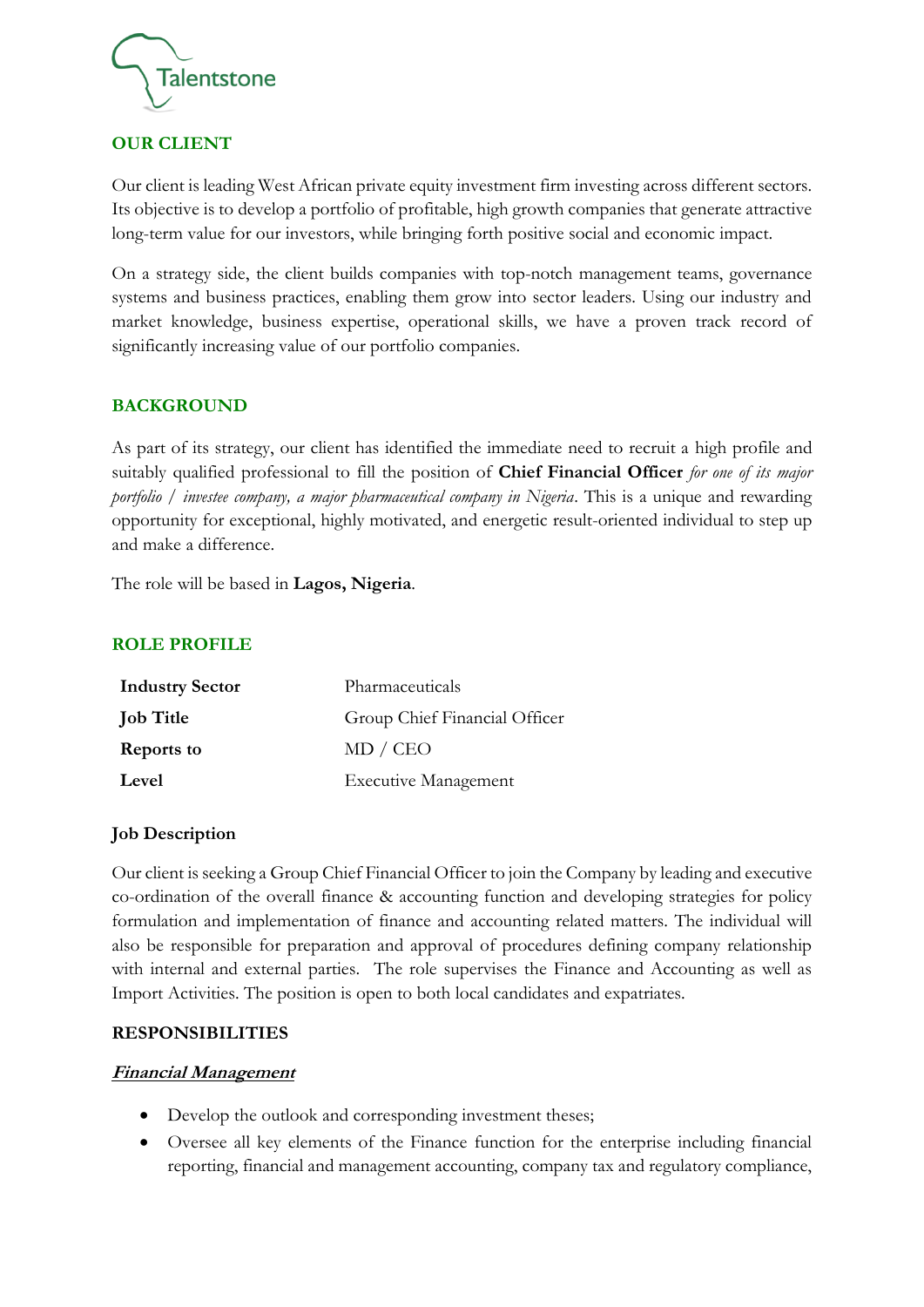

financial controls (budgeting, planning, forecasting, risk managements etc), corporate finance, treasury, and underlying management information systems utilized.

- Develop leadership and coordination in the business planning, accounting and budgeting efforts of the company. Responsible for all financial and fiscal management aspects of company operations.
- Ensure that company financing requirements are consistently met and that capital structure is optimized at all points in time
- Analyse cash flow, cost controls, and expenses to guide business leaders. Analyse financial statements to pinpoint potential weak areas. Establish and maintain appropriate internal control safeguards. Support the Procurement of equipment and solutions.
- Provision of quality financial and strategic support and direction to the Company
- Coordination and development of the Company's financial strategy to re position the Company towards the achievement of its set objectives
- Budgeting and budgetary controls
- Supervision of costing, management accounting, financial accounting and treasury activities
- Continuous review of company performance, identification and appraisal of business risks and opportunities with appropriate recommendations for business growth and development
- Effective management of the company's balance sheet to achieve corporate goals
- Control credit limits and approvals for customers

# **Information Management**

- Creates and updates data base and information bank from internal and external sources to enhance the company's competitiveness and business ranking
- Establishes an appropriate management information system for collation, monitoring and reporting purposes

# **Relationship Management**

- Develops and exploits business relationship with bankers, regulatory officials and others to position the company as a prime client.
- Ensures the company operates in accordance with all relevant laws, regulation and Accounting standards applicable to the Company's operation in Nigeria

# **Status Reporting**

- Regular preparation and reporting of Company financials reports
- Regular preparation and reporting of cash flows

# **Investor Relations**

• Liaising with current and future investors (both equity and debt; both local and international)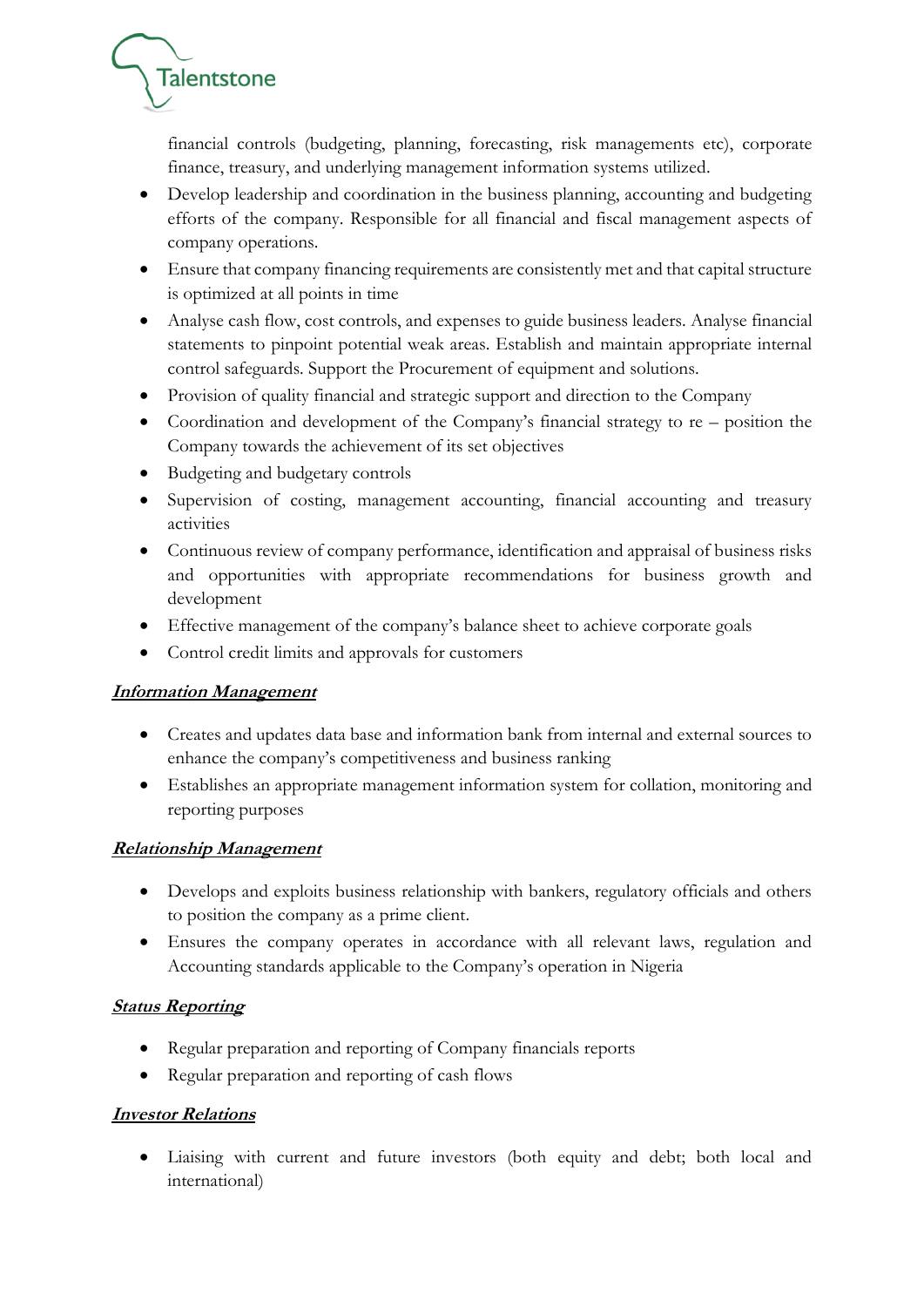

- Ensure value is maximized, the company has various funding options and liquidity is always maintained.
- Ensure company is understood, delivering appropriate disclosures/information in a timely manner, and responding to information requests

# **Imports**

• Oversee the sourcing, procuring, expedition and deliver materials from overseas markets for GZI, at competitive rates and in line with recognised Quality Standards.

# **QUALIFICATION / EXPERIENCE**

- University degree from a top-tier global institution required; advanced degree (MBA or similar) preferred
- At least *15 years post-qualification experience with at least 5 years as head of Finance/Accounts department* managing all aspects of Finance/Banking/Accounts/Risk Management/MIS
- A recognised professional accounting qualification (i.e., ACA, ACCA or equivalent).
- Must have demonstrated leadership and management skills
- Experience in strategic planning and execution. Knowledge of contracting, negotiating, and change management.
- Knowledge of finance, accounting, budgeting, and cost control principles including Generally Accepted Accounting Principles (GAAP), International Financial Reporting Standard (IFRS).
- Knowledge of federal and state financial regulations. Ability to analyse financial data and prepare financial reports, statements, and projections.
- Work requires professional written and verbal communication and interpersonal skills. Ability to motivate teams to produce quality materials within tight timeframes and simultaneously manage several projects. Ability to participate in and facilitate group meetings.

# **COMPETENCIES REQUIRED**

# **Organisational Competencies**

- Leadership
- Oral & Written Communication
- Organisational Awareness
- Customer Orientation
- Work Planning and Management

# **Functional Competencies**

- Strategic Perspective
- Business & Finance Acumen
- Cost Optimisation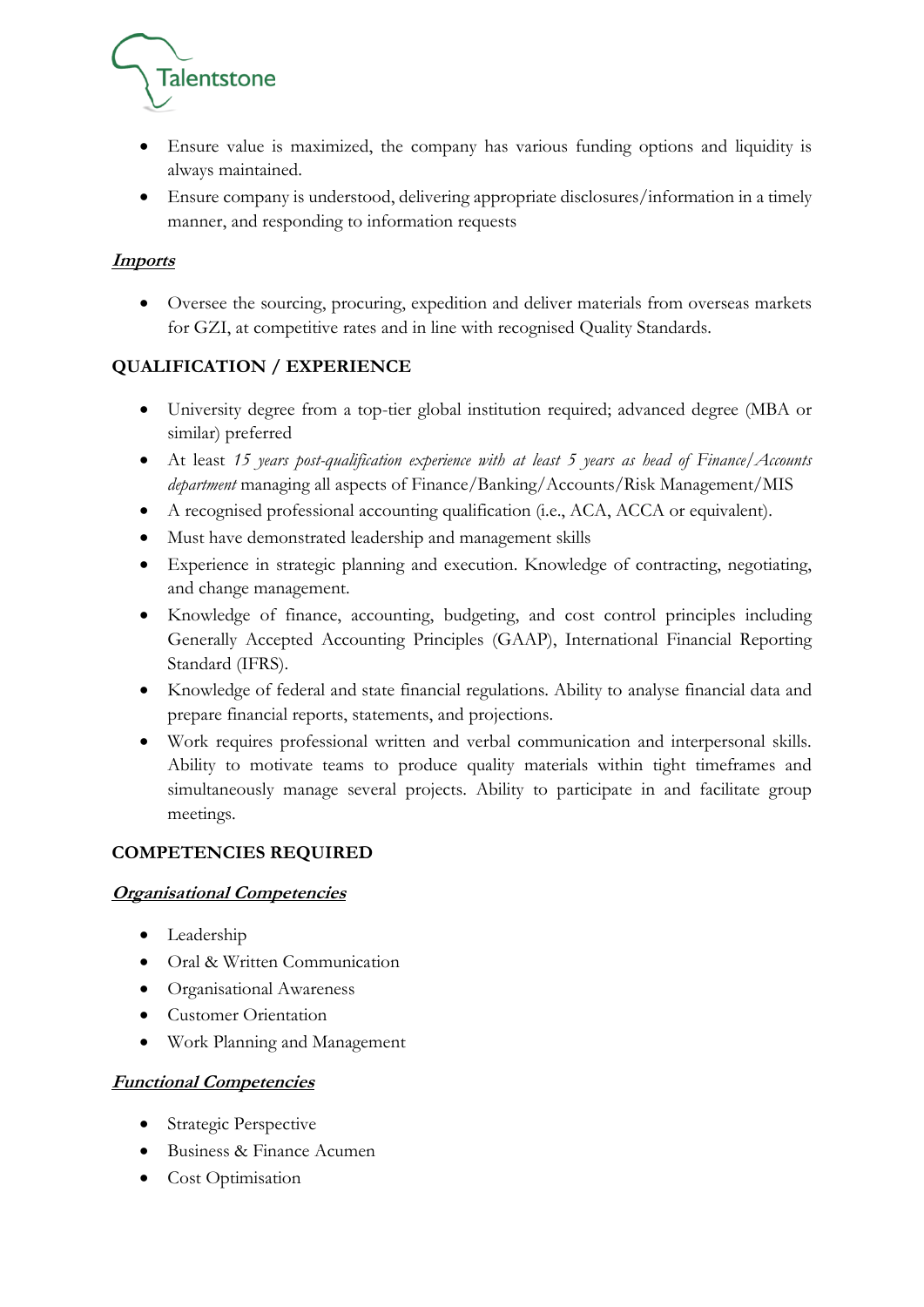

- Information Technology Systems
- Budgeting
- Financial Analysis and Interpretation
- Financial Accounting
- Financial Management
- Management Accounting
- Tax Management
- Influencing & Negotiation
- Problem Solving
- Performance Management

# **Tools**

- Laptop Computer
- Internet Access
- Application Software
- Telephone and Intercom

# **KEY PERFORMANCE INDICATORS**

#### **Financial**

- Savings in operating costs
- Corporate credit rating
- Percentage achievement of strategic objectives
- Average budget variances actual vs. plan
- Average cost of capital (as a  $%$  of revenue)
- Net Cash Flow
- Company's Gearing Ratio
- Cost of business risks (bad debts/bad debts provision)
- Optimum budget performance
- Timely and accurate information reporting

# **Financial**

- Lead time for annual budget preparation, presentation and approval
- Timeliness/accuracy of cash forecasts and funding estimates
- Internal customer satisfaction with finance support services

#### **Business Process**

- Observations of external audit entities
- Measurement of process violations